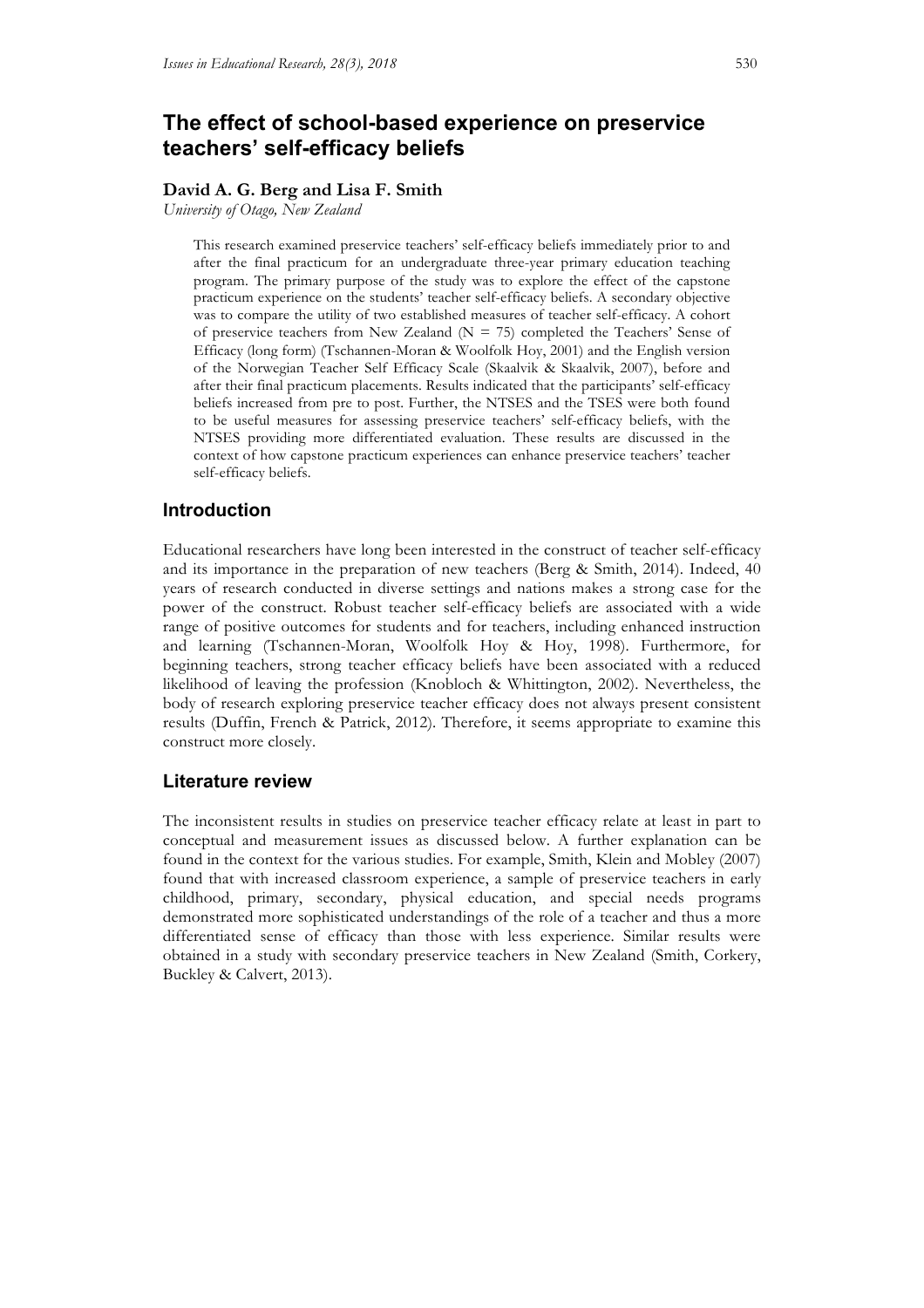#### **Formation of preservice teachers' efficacy beliefs**

Research exploring how preservice teachers form their efficacy beliefs is somewhat limited (Pfitzner-Eden, 2016; Tschannen-Moran & Woolfolk Hoy, 2007). Given that practicum can be a high stakes experience for preservice teachers, particularly those on the cusp of their new careers, it seems that knowing what can affect and enhance the development of efficacy beliefs prior to having a classroom teaching experience can only enrich a preservice teacher's success in practicum. As a starting point to examining what might affect the formation of preservice teachers' efficacy beliefs, we can look back two decades to Bandura's (1997) four sources of self-efficacy beliefs: mastery experiences, verbal persuasion, vicarious experiences, and physiological arousal. It seems probable that during a practicum experience, preservice teachers are faced with considerable information from each of the four sources and thus may revaluate their self-efficacy beliefs in the face of the new evidence obtained.

Consider Bandura's (1997) four sources of self-efficacy beliefs as they relate to the practicum experience. During practicum, preservice teachers are likely to pay close attention to their mastery of the range of skills necessary for success. Further, their performance is typically under the observation of their students, mentor teacher, and visiting lecturers, all of whom provide feedback that might be considered a form of verbal persuasion. Preservice teachers might also make judgments about their own abilities in relation to the practising teachers and other preservice teachers with whom they teach. The utility of these observations as a source of self-efficacy emanating from vicarious experience is related to the degree that the preservice teacher is able to identify with the person modelling any given behaviour. If another preservice teacher, who is judged to have similar capacity, succeeds or fails at a task, the observer's sense of efficacy is likely to be affected. Finally, physiological and emotional reactions might have the potential to either enhance or damage self-efficacy beliefs. It is interesting to contemplate how students may interpret the same sensation differently. A preservice teacher who is experiencing butterflies in his/her stomach may interpret such feelings as anxiety and evidence of weakness; another might describe the same feelings as excitement and evidence of how much the endeavour means to him/her.

#### **Measuring preservice teachers' efficacy beliefs**

Measurement issues have posed a further challenge for those researching the teaching of self-efficacy. Skaalvik and Skaalvik (2010) noted the lack of agreement in the field on how the construct should be measured, and suggested that "It has been conceptualised and measured differently by different researchers" (p. 1). Earlier, Roberts and Henson (2001) argued that the "construct validity scores from a variety of instruments purporting to measure teacher efficacy and related constructs has come under significant fire" (p. 5). Of particular concern to them was theoretical confusion and a lack of alignment with the construct of self-efficacy as outlined in Bandura's (1986) social cognitive theory. To understand this theoretical confusion, we will consider briefly the genesis of teacher selfefficacy research.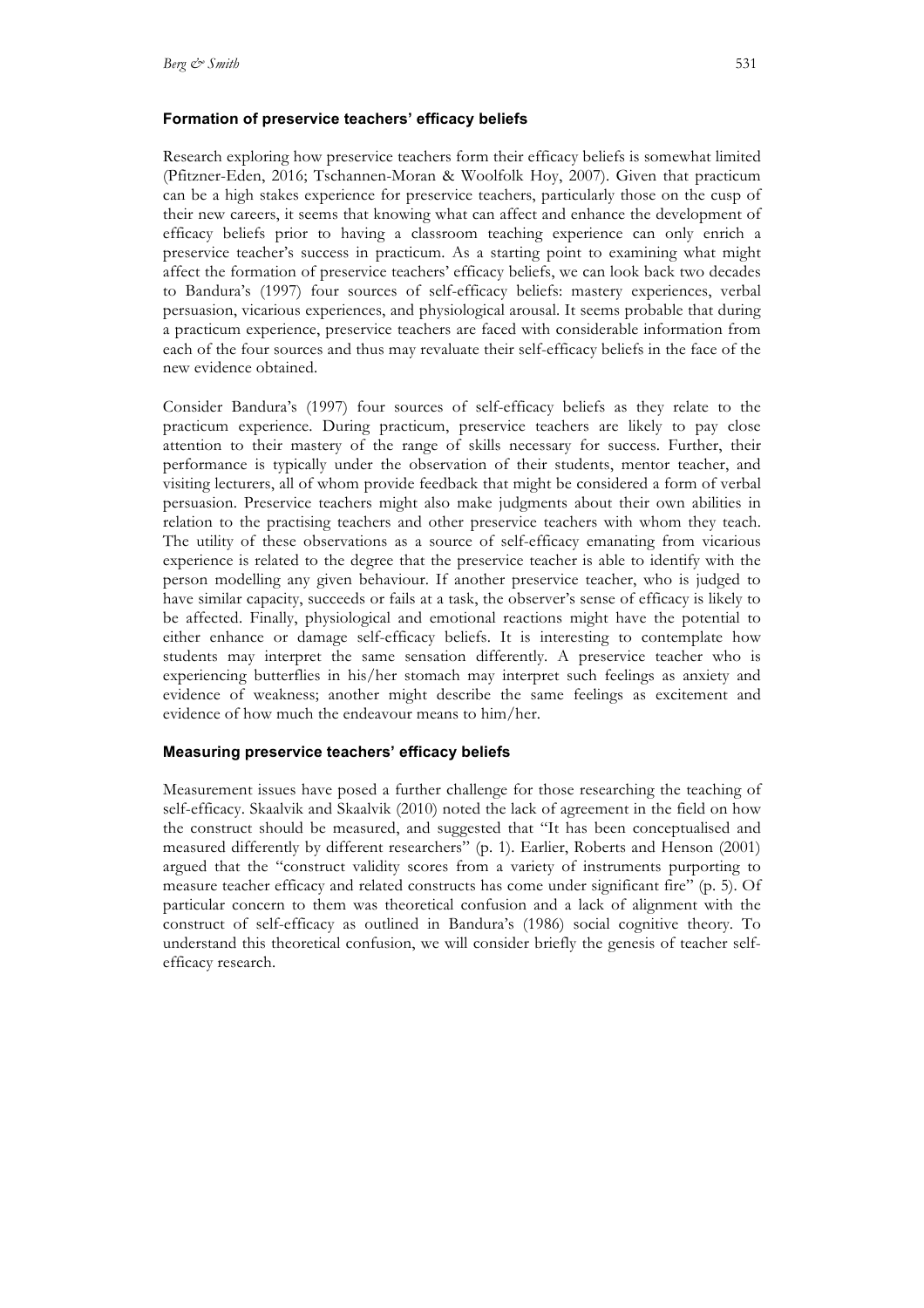Questions from two studies conducted in the United States by the Rand Foundation (Armor et al., 1976; Berman, McLaughlin, Bass, Pauly & Zellman, 1977) are widely acknowledged as the advent of teacher self-efficacy research (Tschannen-Moran & Woolfolk-Hoy, 2001). These questions were: "When it comes down to it a teacher can't really do much because most of a student's motivation and performance depends on his or her home environment (Armor et al., 1976); and "If I try hard, I can get through to even the most difficult or unmotivated students" (Berman et al., 1977). The Rand questions were underpinned by Rotter's (1966) locus of control theory. Consequently, teacher efficacy related to "the extent to which teachers believed reinforcement lay within themselves or in the environment" (Tschannen-Moran et al., 1998, p. 202). Yet, Rotter's (1966) locus of control is different from Bandura's (1986) approach to self-efficacy. Indeed, Bandura (1997, 2006) demonstrated that locus of control and self-efficacy in social cognitive theory differ. He distinguished between beliefs that people may have about their ability to bring about an outcome (self-efficacy) and beliefs people may have about whether actions can change outcomes (locus of control). A teacher may believe strongly that teachers' actions have the capacity to change student outcomes (locus of control), but not believe that they, personally, have what it takes to bring about this change (self-efficacy) (Berg & Smith, 2016).

Another measurement issue has been the question of how general or situation specific teaching efficacy measures need to be. Bandura (1997) posited that as self-efficacy for instruction is unlikely to be consistent across subjects, teacher self-efficacy measures should be linked to subject domains. He posited that "omnibus measures" would underestimate the contribution of teaching self-efficacy to student achievement. Lombardo-Graves (2017), in response to finding few valid and reliable measures of preservice and novice special educators' efficacy, developed the *Pre-Service Special Educators Efficacy Scale* (SEES-I). Others have used adapted versions of the *Teachers Sense of Efficacy Scale* (TSES; Tschannen-Moran et al., 1998) for specific curriculum areas such as dance (Renner & Pratt, 2017) and English as a foreign language (Rozati, 2017). These notwithstanding, in practice measures that are too specific risk having reduced external validity and fewer opportunities for useful application (Pajares, 1996; Tschannen-Moran & Woolfolk Hoy, 2001).

#### **The TSES and the NTSES**

In response to these and other challenges in the then existing measures of teaching selfefficacy, Tschannen-Moran et al. (1998) developed the *Teachers Sense of Efficacy Scale* (TSES), which purported to resolve the conflict between internal sources of self-efficacy from social cognitive theory and external environmental sources from locus of control theory. Since that time, Duffin et al. (2012) have suggested that the TSES is "the most promising measure of teacher efficacy to date…" (p. 828). They argued that it is aligned with Bandura's (1997) self-efficacy theory, as well as recommendations made about the measurement of teacher self-efficacy by Fives and Buehl (2009) and Klassen, Tze, Betts and Gordon (2011). The TSES is made up of 24 items with 8 items in each of three subscales: Efficacy in student engagement; Efficacy in instructional practices; and Efficacy in Classroom Management. Participants respond to each item in terms of *How much can you*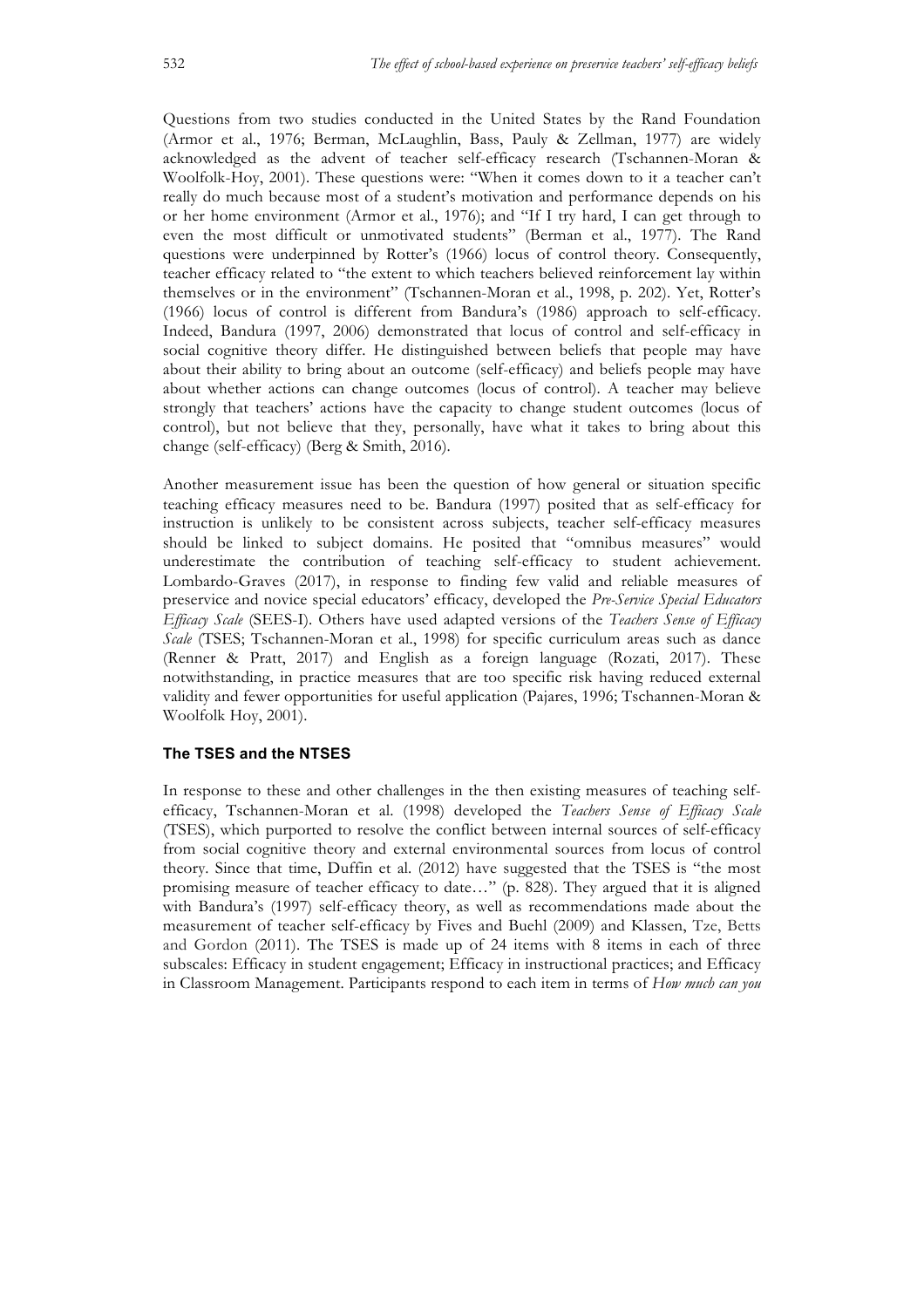*do*?, using a 9-point scale ranging from 1 (*nothing*) to 9 (*a great deal*). It has been claimed that the TSES is superior to other measures because of its ability to measure a wide range of skills considered to be important by teachers, and due to its stable factor structure (Woolfolk Hoy & Spero, 2005). The items on the TSES are shown in Appendix A, grouped within the three subscales.

The TSES has been used extensively in research with preservice teachers (Duffin et al., 2012). However, when used with preservice teachers, the factor structure has proven to be less well-defined. Indeed, Tschannen-Moran and Woolfolk Hoy (2001) have suggested that a single factor solution is the most appropriate for this population. That suggestion has been supported by recent studies (Berg & Smith, 2014; Duffin et al., 2012; Fives & Buehl, 2009). However, in her study of 198 final (4th) year Greek primary preservice teachers, Poulou (2007) found that a three-factor solution was a significantly better fit. Pfitzner-Eden, Thiel and Horseley (2014) also found support for a three-factor solution with preservice teachers in Germany and New Zealand. It might be the case that, in keeping with Smith, Klein and Mobley's (2007) conclusions, preservice teachers develop a more differentiated and sophisticated view of teaching at the end of teaching preparation programs when they are more closely aligned with in-service teachers than with beginning preservice teachers. That would suggest that a one factor solution would best explain the variance for beginning preservice teachers, progressing to a three-factor structure over time and with experience.

A less well known, but promising, measure is the *Norwegian Teacher Self-Efficacy Scale* (NTSES) (Skaalvik & Skaalvik, 2007). This measure has been predicated on an analysis of teachers' work in Norway. It has been used successfully in Norway with in-service teachers (Skaalvik & Skaalvik, 2007; 2010). The NTSES comprises 24 items with 4 items in each of six subscales: Instruction; Adapting education to individual students' needs; Motivating students; Keeping discipline; Cooperating with colleagues and parents; and Coping with changes and challenges. Responses to each item are made on a 7-point scale ranging from 1 (*not certain at all*) to 7 (*absolutely certain*). The items in the six subscales are intended to capture something of the breadth of teachers' work, including work with students and other work such as responding to policy change and working with colleagues. The items on the NTSES are shown in Appendix B, grouped within the six subscales. We believe that the items in the NTSES are likely to be well aligned with the roles of teachers in comparable contexts, including New Zealand. In fact, Avanzi et al. (2013) have argued that the NTSES also can be used with success in other cultural contexts. In their study of the psychometric properties of an Italian version of the NTSES, the six-factor structure of the scale was confirmed through the use of multi group confirmatory factor analysis.

The NTSES offers advantages that may prove attractive to teacher self-efficacy researchers. Firstly, its six dimensions offer a multifaceted and nuanced scale that is capable of greater differentiation among various activity domains within teaching. Avanzi et al. (2013) suggested that this differentiation could equip teacher educators with valuable information for targeted teacher support. Secondly, the NTSES avoids theoretical confusion by looking only to Bandura's (1997) understanding of self-efficacy. Its authors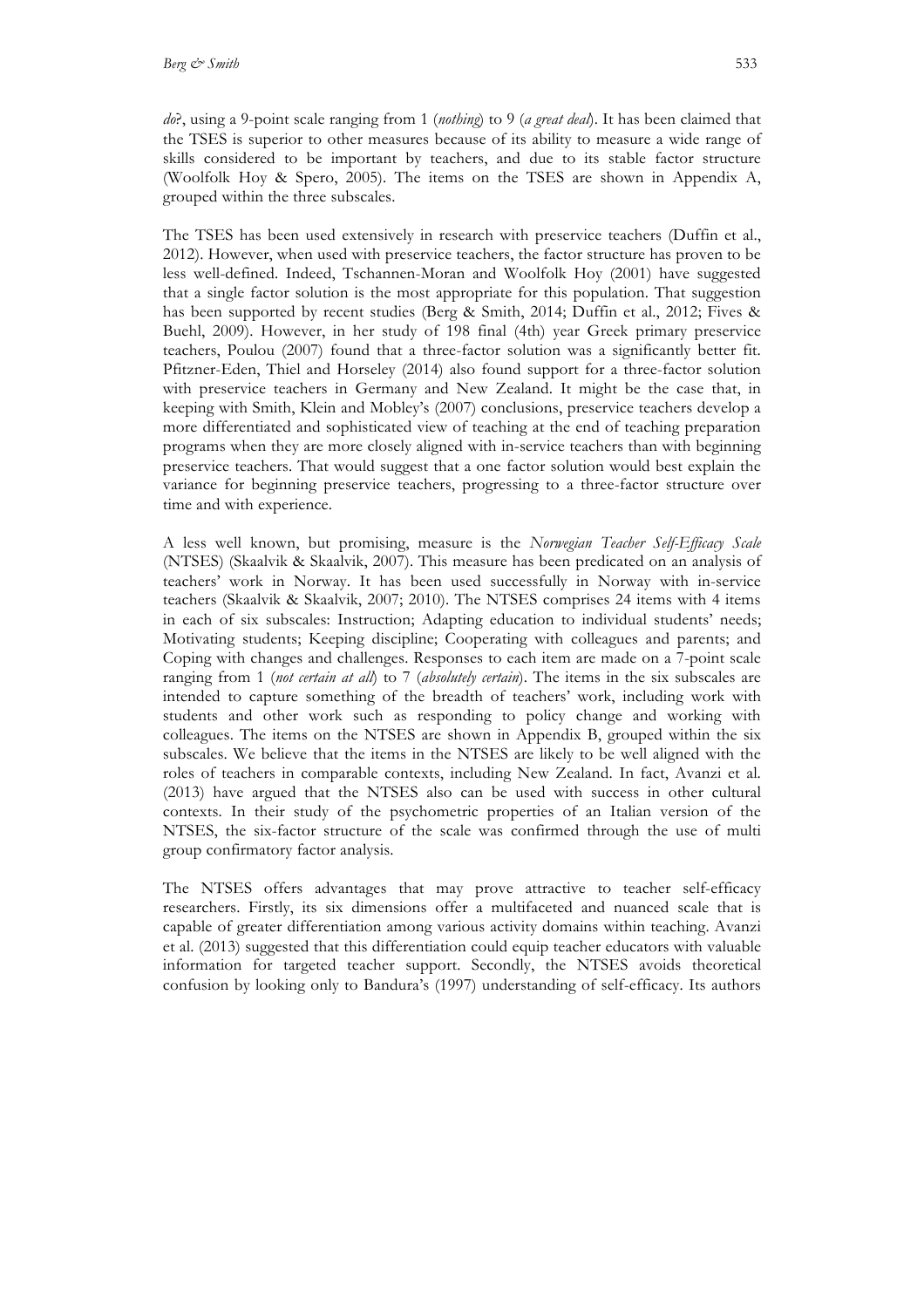followed Bandura's (2006) guidance, including recommendations that self-efficacy scales should be mindful that self-efficacy is a measure of perceived capability, not intention. Thus, self-efficacy items should be worded as "can do," not "will do." Additionally, to prevent ceiling effects, items must reflect the task demands and allow for sufficient graduation of difficulty of the task. It is noted that to date there are no published accounts of the NTSES being used with preservice teachers or in its English language version. The research reported here represents the first use of the NTSES English language version.

# **Research questions**

Self-efficacy beliefs, once formed, can be difficult to change (Bandura, 1997). This underscores the importance of gaining a robust understanding of preservice teachers' selfefficacy beliefs. Such information can provide insights for those responsible for the development of new teachers, regarding how preservice teachers form their efficacy beliefs, how they distinguish among the various aspects of teachers' work, and to what extent the context and timing of a practicum affects the development their self-efficacy. Consequently, the research questions for this study were:

- 1. How does a capstone (final) practicum affect preservice teachers' teaching self-efficacy?
- 2. How do the TSES (long form; Tschannen-Moran & Woolfolk Hoy, 2001) and the NTSES (Skaalvik & Skaalvik, 2007) compare for measuring preservice teachers' teaching self-efficacy?

## **Theoretical framework**

The theoretical framework for the current research utilised Bandura's (1997) concept of self-efficacy from his social cognitive theory. More specifically, we look to the body of teacher self-efficacy research that is underpinned by this model.

# **Method**

## **Participants**

The participants were a convenience sample  $(N = 75)$  of graduating students from the University of Otago, New Zealand. Participation was voluntary, and all participants were in their final semester of study in a three-year BA in Primary Teaching. The participants' ages ranged from 20 to 44 years, with a mean age of 22.0 years and a median age of 21.0 years. Self-reported gender was 65 female (86.7%) and 10 male (13.3%).

## **Materials**

The materials used in this study were the English translation of the *Norwegian Teacher Self-Efficacy Scale* (NTSES) (Skaalvik & Skaalvik, 2007) and the Teachers Sense of Efficacy Scale (TSES, long form; Tschannen-Moran & Woolfolk Hoy, 2001). These were selected following a review of extant teacher self-efficacy measures.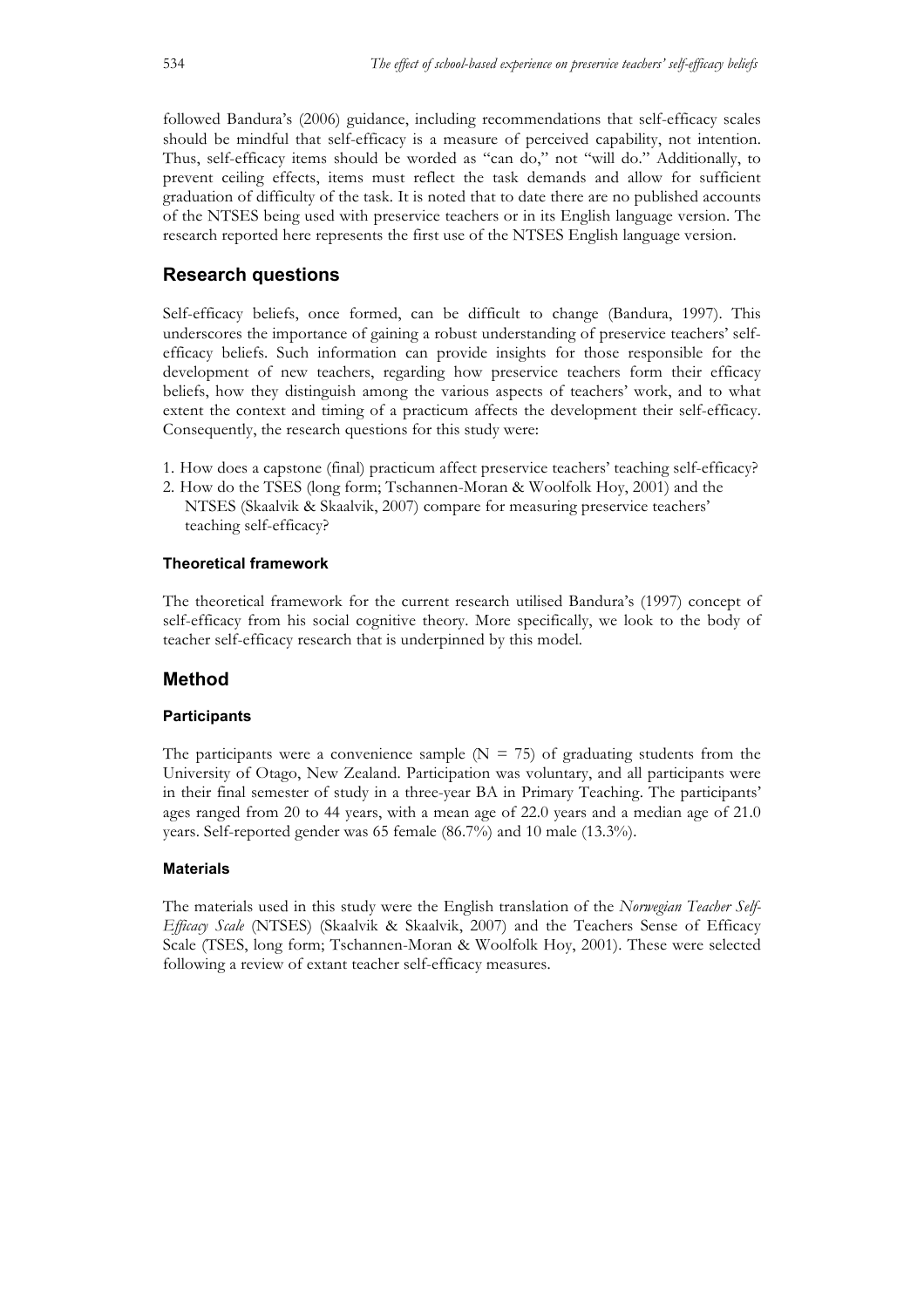#### **Procedure**

Ethical approval for this study was obtained from the University of Otago College of Education Departmental Review Board and underwent Māori Consultation in accordance with University policy. Participation was solicited from students in a final year professional studies class for initial teacher education students. The students received information regarding the study, were given a verbal description of the study, and were provided with the opportunity to ask questions about it. Those students who chose to participate signed informed consent documents.

This study used a randomised pre-post design. Immediately prior to beginning their final practicum, and again immediately following it, participants completed the two measures. The order of presentation of the measures was counterbalanced across participants. Anonymity was assured by using identification numbers; the list of names paired with the numbers was known only to the first author.

Data were analysed using *SPSS* version 24. Descriptive statistics were calculated, to examine means and standard deviations for each item, and to check for any input errors. Next, given the small sample size in relation to the number of items from the measures and given that the preservice teachers comprising the sample were at the end of their initial teacher education program, subscales were formed using the published factors for the two measures when used with in-service teachers. The resulting subscale scores were used then used for all subsequent analyses.

## **Results**

Table 1 shows the descriptive statistics for the pre- and post-subscale scores for the NTSES and the TSES, calculated using the items within the factors as published for the measures. It can be seen that the means increased from pre to post for all subscales on both the NTSES and the TSES. For the NTSES, the standard deviations for the subscales remained stable across the administrations of the measure. The standard deviations for the subscales of the TSES were somewhat larger than those of the NTSES; however, as the range of potential responses was also larger than that of the NTSES this amount of variability was not of concern. It is also noted that the standard deviations for the subscales of the TSES decreased from pre to post administrations.

Coefficient alphas for the resulting subscales are presented in Table 2. As that table shows, for the TSES, the reliability statistics for the responses from the current sample are comparable to the published reliability statistics. Given the extensive body of research that has used the TSES, this was not unexpected. The reliability statistics for the NTSES were somewhat lower for the responses from the current sample, as compared to the published reliability statistics. It should be noted that the NTSES is a more recent measure than the TSES and its published reliability statistics are based on the Norwegian-language version of the measure.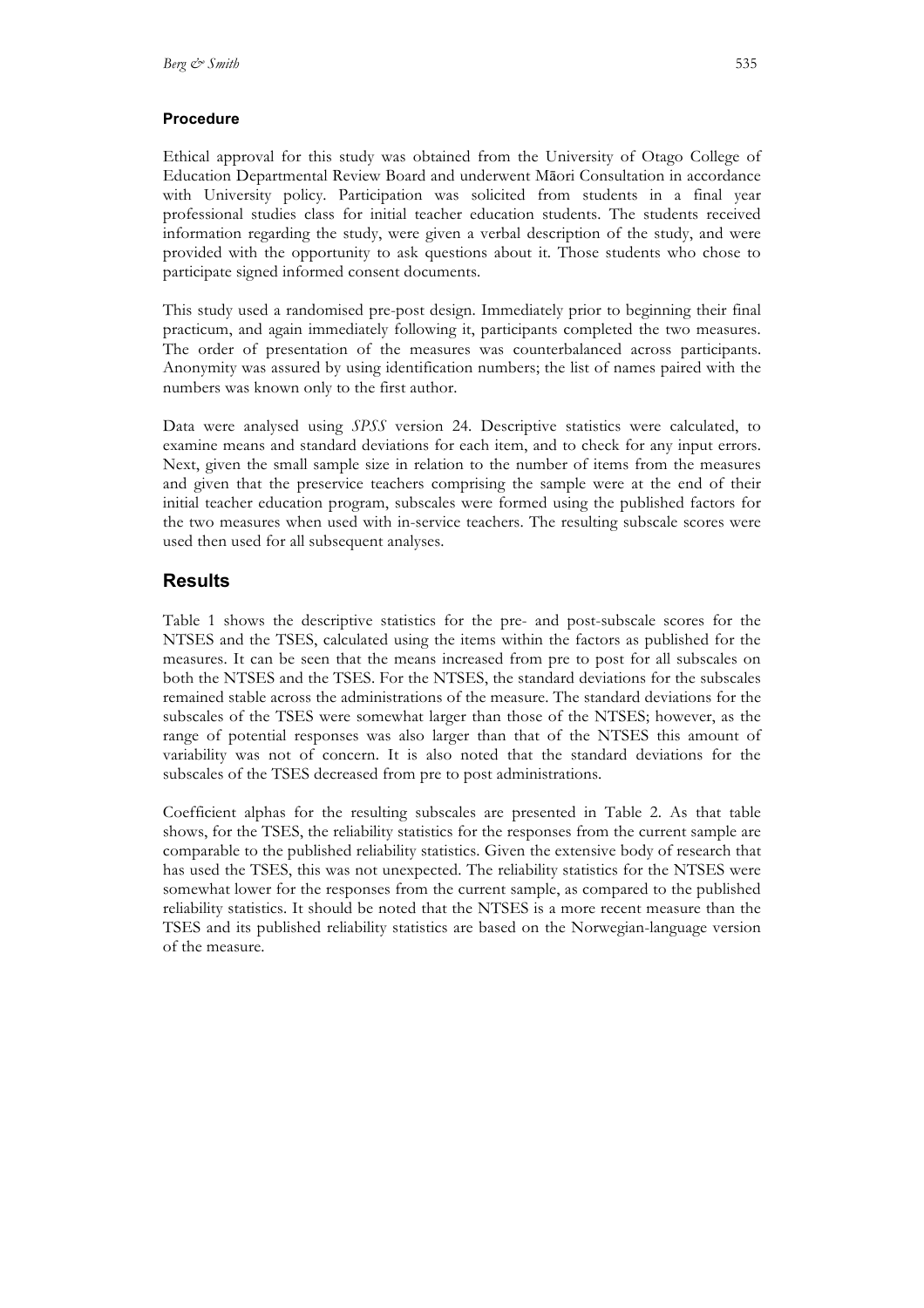| Measure      | Subscale                           |      | Pre       |      | Post      |  |
|--------------|------------------------------------|------|-----------|------|-----------|--|
|              |                                    | M    | <b>SD</b> | М    | <b>SD</b> |  |
| <b>NTSES</b> | Instruction                        | 5.22 | .55       | 5.63 | .54       |  |
|              | Adapting to individual needs       | 5.17 | .57       | 5.59 | .55       |  |
|              | Motivating students                |      | .56       | 5.51 | .52       |  |
|              | Maintain discipline                | 5.02 | .62       | 5.53 | .63       |  |
|              | Cooperate with colleagues/ parents |      | .61       | 5.54 | .63       |  |
|              | Cope with change                   | 5.38 | .66       | 5.74 | .66       |  |
| <b>TSES</b>  | Instructional strategies           | 6.74 | .88       | 7.28 | .74       |  |
|              | Student engagement                 | 6.88 | .81       | 7.33 | .66       |  |
|              | Classroom management               | 7.00 | .75       | 7.41 | .71       |  |

Table 1: Descriptive statistics for the pre- and post-subscales  $(N = 75)$ 

Table 2: Reliability statistics for the NTSES (Skaalvik & Skaalvik, 2007) and the TSES (long form; Tschannen-Moran & Woolfolk Hoy, 2001) ( $N = 75$ )

| Measure      | Subscale                           | Coefficient alpha |      |           |  |
|--------------|------------------------------------|-------------------|------|-----------|--|
|              |                                    | Pre               | Post | Published |  |
| <b>NTSES</b> | Instruction                        | .58               | .60  | .83       |  |
|              | Adapting to individual needs       | .48               | .58  | .90       |  |
|              | Motivating students                | .49               | .54  | .83       |  |
|              | Maintain discipline                | .30               | .59  | .91       |  |
|              | Cooperate with colleagues/ parents | .41               | .66  | .77       |  |
|              | Cope with change                   | .58               | .75  | .81       |  |
| <b>TSES</b>  | Instructional strategies           | .88               | .89  | .91       |  |
|              | Student engagement                 | .84               | .84  | .87       |  |
|              | Classroom management               | .82               | .86  | .90       |  |

To explore the first research question, which asked how the capstone practicum experience affected preservice teachers' teaching self-efficacy, paired-sample *t*-tests were used to examine the average pre- and post-scores for each subscale on the NTSES and the TSES. The results indicated statistically significant increases at  $p < .001$  for all subscales (see Table 3). As Table 3 shows, the effect sizes using Cohen's *d* ranged from .54 (Coping with changes and challenges) to .83 (Motivating students) for the NTSES. For the TSES, the effect sizes ranged from .56 for Classroom management to .66 for Instructional practices.

To explore the second research question, concerning the relationship between the NTSES and the TSES, correlations were calculated for the subscales. The results of this analysis are shown on Table 4. It is most meaningful to focus on the correlations for the pre-NTSES subscales with the pre-TSES subscales, and the correlations for the post-NTSES subscales with the post-TSES subscales. Doing so shows that with three exceptions, the subscales were correlated at  $p < .01$ . Two of the exceptions were correlated at  $p < .05$ : the NTSES Maintain discipline (pre) subscale with the TSES Instructional strategies (pre) subscale, and the NTSES Cope with change (pre) subscale with TSES Classroom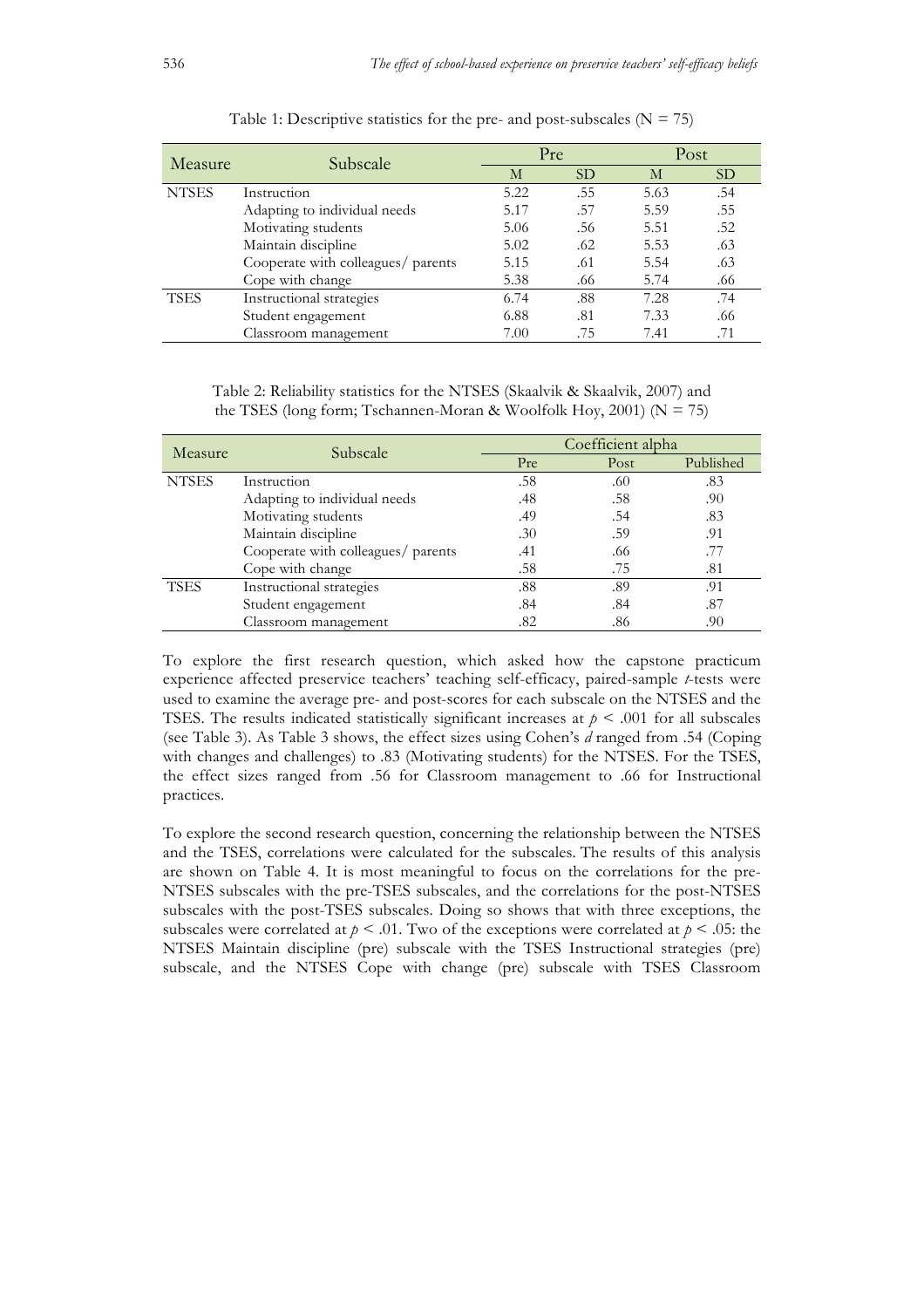management (pre) subscale. The third exception concerned the NTSES Instruction (pre) subscale with the TSES Instructional strategies (pre) subscale; these were not significantly correlated. However, the subscales for the post administrations of these two measures were correlated at  $p < .01$ .

| Measure      | Subscale                          |      | $\mu$ |         | a   |
|--------------|-----------------------------------|------|-------|---------|-----|
| <b>NTSES</b> | Instruction                       | 5.50 | 74    | < 0.001 | .74 |
|              | Adapting to individual needs      | 5.47 | 74    | < 0.001 | .75 |
|              | Motivating students               | 6.17 | 74    | < 0.01  | .83 |
|              | Maintain discipline               | 6.76 | 74    | < 0.001 | .81 |
|              | Cooperate with colleague/ parents | 4.66 | 74    | < 0.01  | .63 |
|              | Cope with change                  | 4.32 | 74    | < 0.01  | .54 |
| TSES         | Instructional strategies          | 5.41 | 74    | < 0.01  | .66 |
|              | Student engagement                | 5.26 | 74    | < 0.01  | .61 |
|              | Classroom management              | 4.10 | 74    | < 0.001 | .56 |

Table 3: Results of the paired sample t-tests by subscale  $(N = 75)$ 

Table 4: Correlations of the subscales for the NTSES (Skaalvik & Skaalvik, 2009) and the TSES (long form; Tschannen-Moran & Woolfolk Hoy, 2001) ( $N = 75$ )

|              |             | Subscale   |           |          |                  |           |          |  |
|--------------|-------------|------------|-----------|----------|------------------|-----------|----------|--|
|              |             | TSES Pre   |           |          | <b>TSES</b> Post |           |          |  |
|              |             | Instruct.  | Student   | Class    | Instruct.        | Student   | Class    |  |
|              |             | strategies | engage    | manage   | strategies       | engage    | manage   |  |
| <b>NTSES</b> | Instruction | .176       | $.326**$  | $.370**$ | .147             | .154      | .181     |  |
| Pre          | Adapting    | $.418**$   | $.407**$  | $.296**$ | .216             | .185      | .040     |  |
|              | Motivating  | $.328**$   | $.450**$  | $.397**$ | .145             | .138      | .165     |  |
|              | Discipline  | $.275*$    | $.392**$  | $.377**$ | .135             | .191      | .160     |  |
|              | Cooperate   | $.365***$  | $.355***$ | $.378**$ | $.359**$         | $.270*$   | .209     |  |
|              | Cope        | $.331**$   | $.324**$  | $.264*$  | $.336**$         | $.269*$   | .216     |  |
| <b>NTSES</b> | Instruction | .106       | $.274*$   | $.238*$  | $.370**$         | $.343**$  | $.533**$ |  |
| Post         | Adapting    | .152       | $.247*$   | .185     | $.557**$         | $.590**$  | .484**   |  |
|              | Motivating  | .159       | $.301**$  | .168     | $.537**$         | $.495***$ | $.614**$ |  |
|              | Discipline  | .062       | .210      | .148     | $.455***$        | $.462**$  | $.627**$ |  |
|              | Cooperate   | .075       | .151      | .136     | $.548**$         | $.530**$  | $.600**$ |  |
|              | Cope        | .147       | .175      | .095     | .598**           | $.575***$ | $.524**$ |  |

Note:  $* p < .05$ ;  $* p < .01$ 

## **Discussion and conclusion**

The first research question addressed the impact of the capstone practicum experience on preservice teachers' efficacy beliefs for a cohort of undergraduate students in a three-year BA program in Primary Teaching in New Zealand. Results indicated that participants in this study reported more robust teacher efficacy beliefs after they had completed their final school-based experience, as evidenced by the significant increases across all subscale scores from the pre- to post-administrations of the two measures. Given that once formed, self-efficacy beliefs are somewhat resistant to change (Bandura, 1997), this result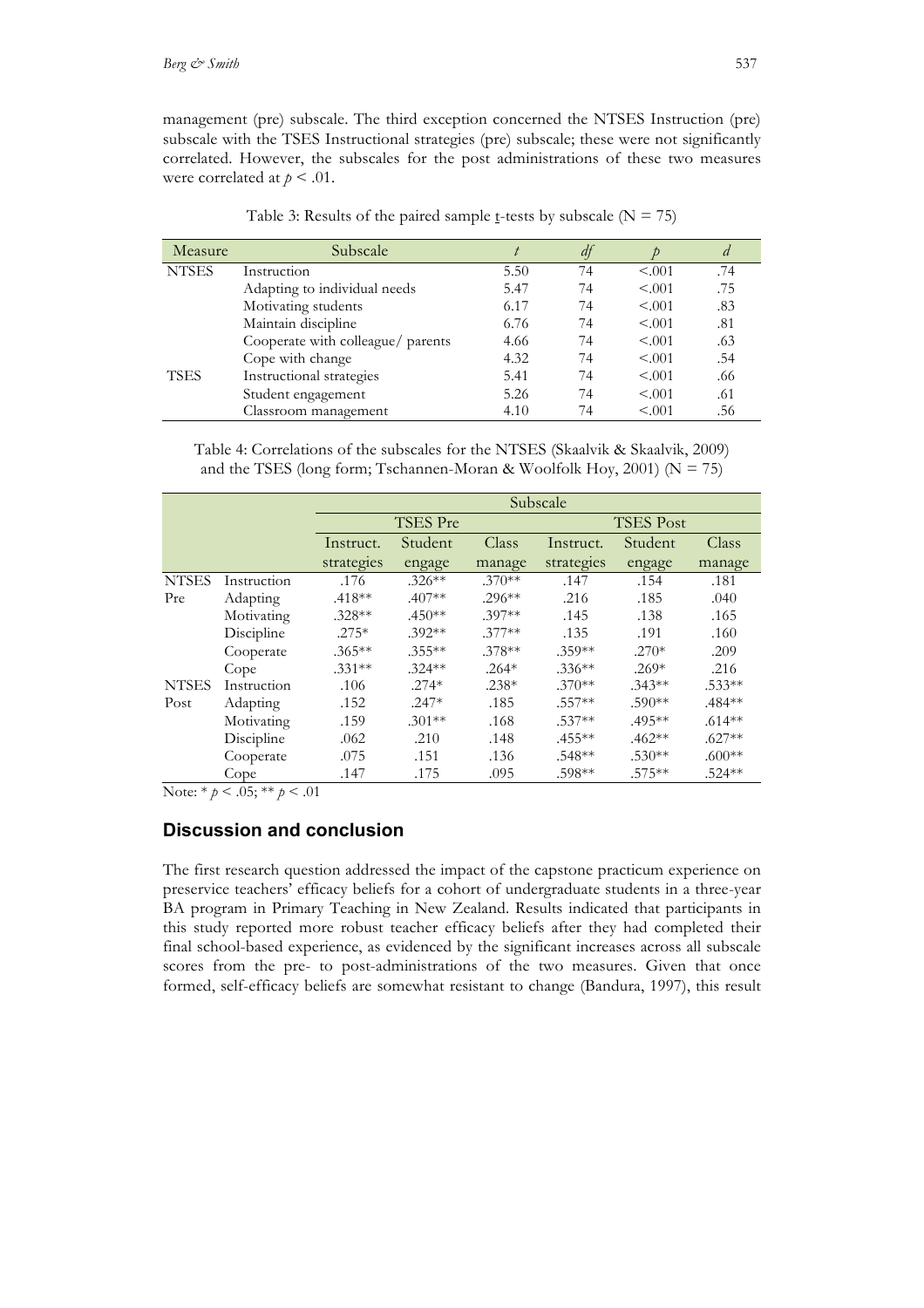underscores the need for preservice teachers to experience opportunities for such beliefs to be developed. The findings of this study suggest that the capstone practicum offers such opportunities.

A final "capstone" practicum experience allows preservice teachers to synthesise their university-based classroom experience and previous practicum experiences in a scaffolded environment. In the capstone practicum in which this research was conducted, much of the scaffolding is removed and the preservice teachers experience sustained periods of time in which they have sole charge of the class. It has been described by those involved with the program as a rite of passage from being a student to entering the profession as a pre-registered teacher. Others have found support for increased preservice teacher efficacy over time in particular subject areas (see, for example, Deehan, Danaia & McKinnon, 2017) and contexts (see, for example, O'Neill, 2016; Thomas & Mucherah, 2014).

From the perspective of university-based teacher educators, it is critical that this experience is one that builds teacher self-efficacy belief, rather than diminishing it. To ensure that a capstone practicum experience enhances preservice teachers' teacher selfefficacy beliefs, teacher educators should make certain that students are well supported to experience mastery success, receive appropriate verbal persuasion, have role models who offer affirming vicarious experience, and are guided to make sense of their physiological and affective states. Jamil, Downer and Pianta (2012) have raised concerns that preservice teachers may not receive adequate information about their mastery of teaching, and therefore rely on other sources, such as affective states. Consequently, feelings interpreted as anxiety may lead preservice teachers to believe they don't have what it takes; whereas, the provision of robust mastery information could challenge such negative thoughts.

The second research question concerned a comparison of the NTSES and the TSES, in terms of the extent to which each measured the participants' teacher self-efficacy beliefs. The findings indicated that with only one exception, the pre- and post-subscale scores for these measures were correlated. Thus, we conclude that both the NTSES and the TSES are useful in assessing preservice teacher efficacy in the context of the capstone practicum experience. Each has strengths and limitations that should be considered by those seeking to measure teacher self-efficacy beliefs. The TSES is the more widely used of the two measures, is well established, and has been used extensively in research. By comparison, NTSES has been used rarely outside of Norway and, prior to this study, no results of its use in English-speaking countries have been published. However, the NTSES offers teacher efficacy researchers more differentiated subscales comprised of six dimensions in contrast to the three of the TSES. As such, the NTSES might offer increased construct validity. Furthermore, the NTSES eliminates some of the remaining theoretical confusion in teacher self-efficacy research that has resulted from the dual theoretical foundations of Rotter (1966) and Bandura (1986) underpinning the TSES. Rather, the NTSES is exclusively underpinned by social cognitive theory. A further strength of this measure is its alignment with Bandura's (2006) guidance on the construct of measures of self-efficacy.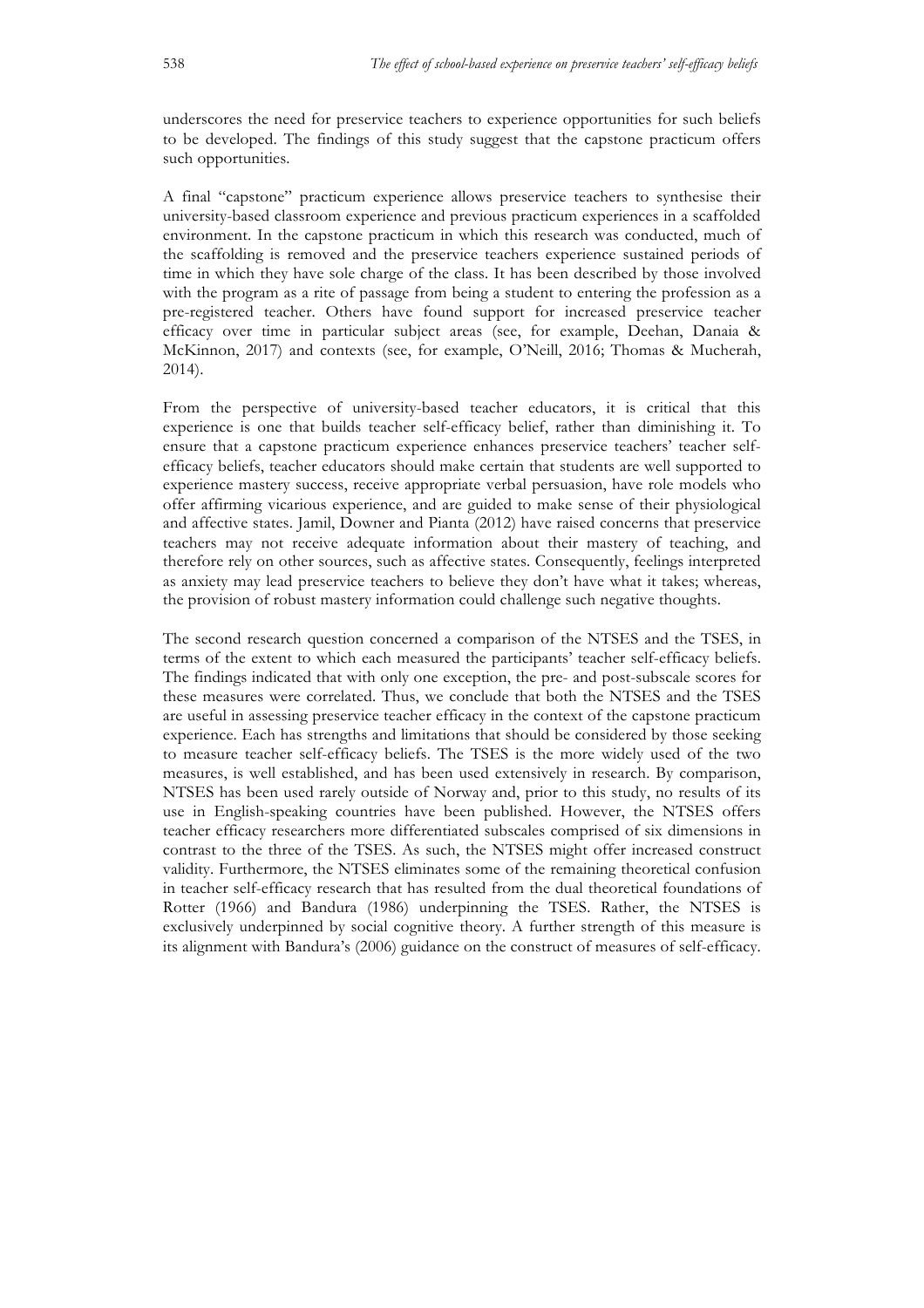Several limitations to this research are noted and limit generalisability of the findings. To begin, this study was the first use of the English-language version of the NTSES. Additional research using that measure is needed to further inform its reliability and utility as a measure of preservice teacher self-efficacy beliefs. Additionally, the findings reported here are based on a relatively small convenience sample from one program within one university. Future replication is needed with other geographic areas and with preservice teachers in other programs.

For next steps, it would be helpful to conduct some focus groups with preservice teachers regarding the items on the NTSES to examine their validity in English-speaking countries. Such groups might even suggest additional items to measure different aspects of preservice teacher self-efficacy. As data from focus groups and replications of this study become available, an item bank can be built from which tailored measures can be constructed.

Further, self-efficacy beliefs are likely to be affected as new teachers begin their careers as classroom teachers. Responses to the items on these two measures may differ in the context of having the responsibility of a classroom. Consequently, we have begun a longitudinal study that seeks to track the evolution of teacher self-efficacy beliefs of a cohort of preservice teachers through each of their three years of initial teacher education and then across the first two years of their in-service teaching.

The TSES and the NTSES offer those wishing to measure preservice teacher self-efficacy beliefs two valuable measures from which to choose. Teacher self-efficacy researchers can consider which best meets their needs, and in particular, consider how well aligned the items in each are to the complex and varied work in which teachers engage in their particular contexts.

## **References**

- Armor, D., Conroy-Oseguera, O., Cox, M., King, N., McDonnell, L., Pascal, A., Pauly, E. & Zellman, G. (1976). *Analysis of the school preferred reading programs in selected Los Angeles minority schools.* Santa Monica, CA: Rand Corporation. http://files.eric.ed.gov/fulltext/ED130243.pdf
- Avanzi, L., Miglioretti, M., Velasco, V., Balducci, C., Vecchio, L., Fraccaroli, F., & Skaalvik, E.M. (2013). Cross-validation of the Norwegian Teacher's Self-Efficacy Scale (NTSES). *Teaching and Teacher Education*, 31, 69-78. https://doi.org/10.1016/j.tate.2013.01.002
- Bandura, A. (1986). *Social foundations of thought and action: A social cognitive theory.* New Jersey: Prentice-Hall.
- Bandura, A. (1997). *Self-efficacy: The exercise of control.* New York: Freeman.
- Bandura, A. (2006). Guide for constructing self-efficacy scales. In F. Pajares & T. Urdan (Eds.), *Self-efficacy beliefs of adolescents* (Vol. 5, pp. 307-337). Greenwich, CT: Information Age. http://www.infoagepub.com/products/Self-Efficacy-Beliefs-of-Adolescents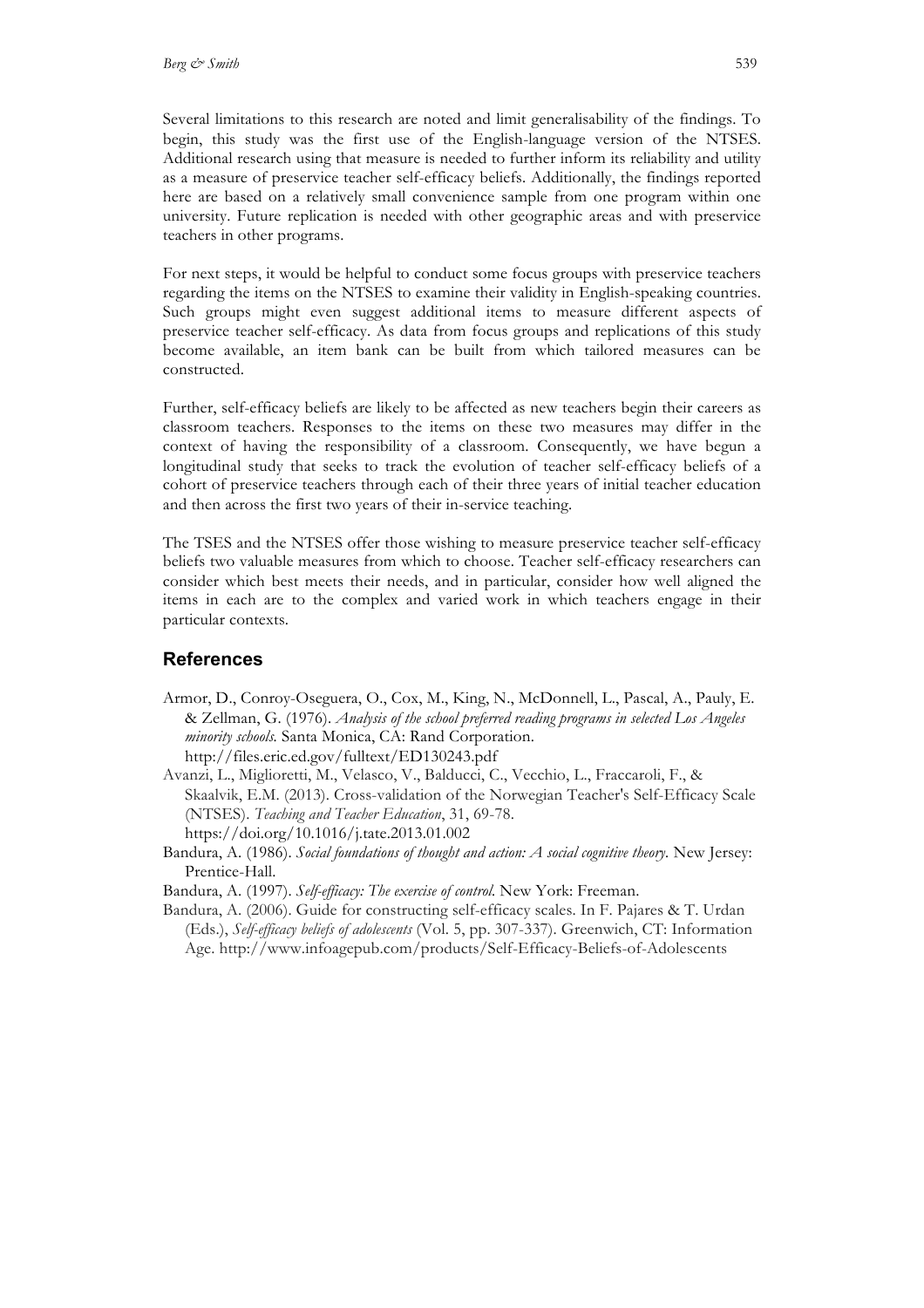- Berman, P., McLaughlin, M. W., Bass-Golad, G. V., Pauly, E. & Zellman, G. L. (1977). *Federal programs supporting educational change: Vol. VII. Factors affecting implementation and continuation.* Santa Monica, CA: Rand Corporation. https://www.rand.org/pubs/reports/R1589z7.html
- Berg, D. A. G. & Smith, L. F. (2014). Pre-service teachers' efficacy beliefs and concerns in Malaysia, England and New Zealand. *Issues in Educational Research*, 24(1), 21-40. http://www.iier.org.au/iier24/berg.html
- Berg, D. A. G. & Smith, L. F. (2016). Preservice teacher self-efficacy beliefs: An opportunity to generate "good research" in the Asia-Pacific region. In S. Garvis & D. Pendergast (Eds.), *Asia-Pacific perspectives on teacher self-efficacy* (pp. 1-17). Rotterdam, The Netherlands: Sense.
- Deehan, D., Danaia, L. & McKinnon, D. H. (2017). A longitudinal investigation of the science teaching efficacy beliefs and science experiences of a cohort of preservice elementary teachers. *International Journal of Science Education,* 39(18), 2548-2573. https://doi.org/10.1080/09500693.2017.1393706
- Duffin, L. C., French, B. F. & Patrick, H. (2012). The Teachers' Sense of Efficacy Scale: Confirming the factor structure with beginning pre-service teachers. *Teaching and Teacher Education*, 28(6), 827-834. https://doi.org/10.1016/j.tate.2012.03.004
- Fives, H. & Buehl, M. M. (2009). Examining the factor structure of the teachers' sense of efficacy scale. *The Journal of Experimental Education*, 78(1), 118-134. https://doi.org/10.1080/00220970903224461
- Jamil, F. M., Downer, J. T. & Pianta, R. C. (2012). Association of pre-service teachers' performance, personality, and beliefs with teacher self-efficacy at program completion. *Teacher Education Quarterly*, 39(4), 119-138. https://eric.ed.gov/?id=EJ1001446
- Klassen, R. M., Tze, V. M., Betts, S. M. & Gordon, K. A. (2011). Teacher efficacy research 1998–2009: Signs of progress or unfulfilled promise? *Educational Psychology Review*, 23(1), 21-43. https://doi.org/10.1007/s10648-010-9141-8
- Knobloch, N. A. & Whittington, M. S. (2002). Novice teachers' perceptions of support, teacher preparation quality, and student teaching experience related to teacher efficacy. *Journal of Vocational Education Research,* 27(3), 331-341. https://doi.org/10.5328/JVER27.3.331
- Lombardo-Graves, M. M. (2017). Building resiliency: Introducing the pre-service Special Educator Efficacy Scale. *Issues in Educational Research*, 27(4), 803-821. http://www.iier.org.au/iier27/lombardo-graves.html
- O'Neill, S. C. (2016). Preparing preservice teachers for inclusive classrooms: Does completing coursework on managing challenging behaviours increase their classroom management sense of efficacy? *Australasian Journal of Special Education,* 40(2)*,* 117-140. https://doi.org/10.1017/jse.2015.10
- Pajares, F. (1996). Self-efficacy beliefs in academic settings. *Review of Educational Research,*  66(4), 543-578. https://doi.org/10.3102/00346543066004543
- Pfitzner-Eden, F. (2016). I feel less confident so I quit? Do true changes in teacher selfefficacy predict changes in preservice teachers' intention to quit their teaching degree? *Teaching and Teacher Education*, 55, 240-254. https://doi.org/10.1016/j.tate.2016.01.018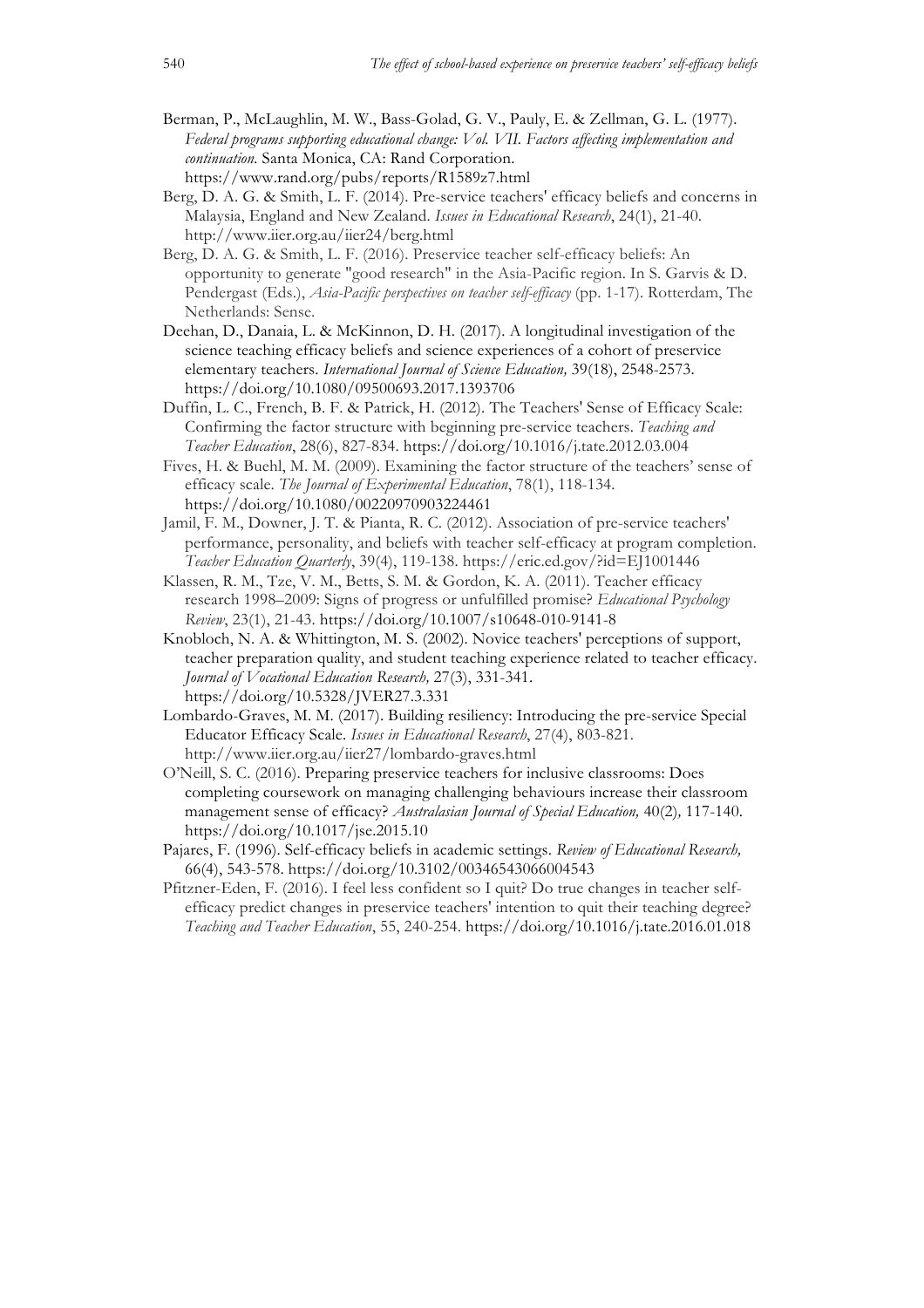- Pfitzner-Eden, F. Thiel, F. & Horsley, J. (2014). An adapted measure of teacher selfefficacy for preservice teachers: Exploring its validity across two countries. *Zeitschrift für Pädagogische Psychologie,* 28(3), 83-92. https://doi.org/10.1024/1010-0652/a000125
- Poulou, M. (2007). Personal teaching efficacy and its sources: Student teachers' perceptions. *Educational Psychology*, 27(2), 191-218. https://doi.org/10.1080/01443410601066693
- Renner, S., & Pratt, K. (2017). Exploring primary teachers' self-efficacy beliefs for teaching dance education. *Issues in Educational Research*, 27(1), 115-133. http://www.iier.org.au/iier27/renner.html
- Roberts, J. K. & Henson, R. K. (2001). A confirmatory factor analysis of a new measure of teacher efficacy: Ohio State Teacher Efficacy Scale. Paper presented at the meeting of the American Educational research Association, Seattle, April 2001. https://eric.ed.gov/?id=ED453254
- Rotter, J. B. (1966). Generalized expectancies for internal versus external control of reinforcement. *Psychological Monographs: General and Applied,* 80(1)*,* 1-28. https://pdfs.semanticscholar.org/161c/b7ac92d7571042bb11ebdaaa1175be8079f8.pdf
- Rozati, F. (2017). Relating EFL teachers' professional and institutional identity to their teaching efficacy. *Issues in Educational Research*, 27(4), 859-873. http://www.iier.org.au/iier27/rozati.html
- Skaalvik, E. M. & Skaalvik, S. (2007). Dimensions of teacher self-efficacy and relations with strain factors, perceived collective teacher efficacy, and teacher burnout. *Journal of Educational Psychology*, 99(3), 611-625. https://doi.org/10.1037/0022-0663.99.3.611
- Skaalvik, E. M. & Skaalvik, S. (2010). Teacher self-efficacy and teacher burnout: A study of relations. *Teaching and Teacher Education*, 26(4), 1059-1069. https://doi.org/10.1016/j.tate.2009.11.001
- Smith, L. F., Klein, P. & Mobley, M. M. (2007). Multiple perspectives of teacher efficacy*. The Learning Consultant Journal,* 22, 31-56.
- Smith, L. F., Corkery, G., Buckley, J. & Calvert, A. (2013). Changes in secondary school preservice teachers' concerns about teaching in New Zealand, *Journal of Teacher Education,* 64(1)*,* 60-74. https://doi.org/10.1177/0022487112449019
- Thomas, K. E. & Mucherah, W. M. (2014). The contextual difference: Developing preservice teacher efficacy through immersive learning experiences. *Education and Urban Society,* 48(4), 364-383. https://doi.org/10.1177/0013124514533795
- Tschannen-Moran, M., Woolfolk Hoy, A. & Hoy, W. K. (1998). Teacher efficacy: Its meaning and measure. *Review of Educational Research,* 68(2)*,* 202-248. https://doi.org/10.3102/00346543068002202
- Tschannen-Moran, M. & Woolfolk Hoy, A. (2001). Teacher efficacy: Capturing an elusive construct. *Teaching and Teacher Education,* 17(7), 783-805. https://doi.org/10.1016/S0742-051X(01)00036-1
- Tschannen-Moran, M. & Woolfolk Hoy, A. (2007). The differential antecedents of selfefficacy beliefs of novice and experienced teachers. *Teaching and Teacher Education,* 23(6), 944-956. https://doi.org10.1016/j.tate.2006.05.003
- Woolfolk Hoy, A. & Spero, R. B. (2005). Changes in teacher efficacy during the early years of teaching: A comparison of four measures. *Teaching and Teacher Education*, 21(4), 343- 356. https://doi.org/10.1016/j.tate.2005.01.007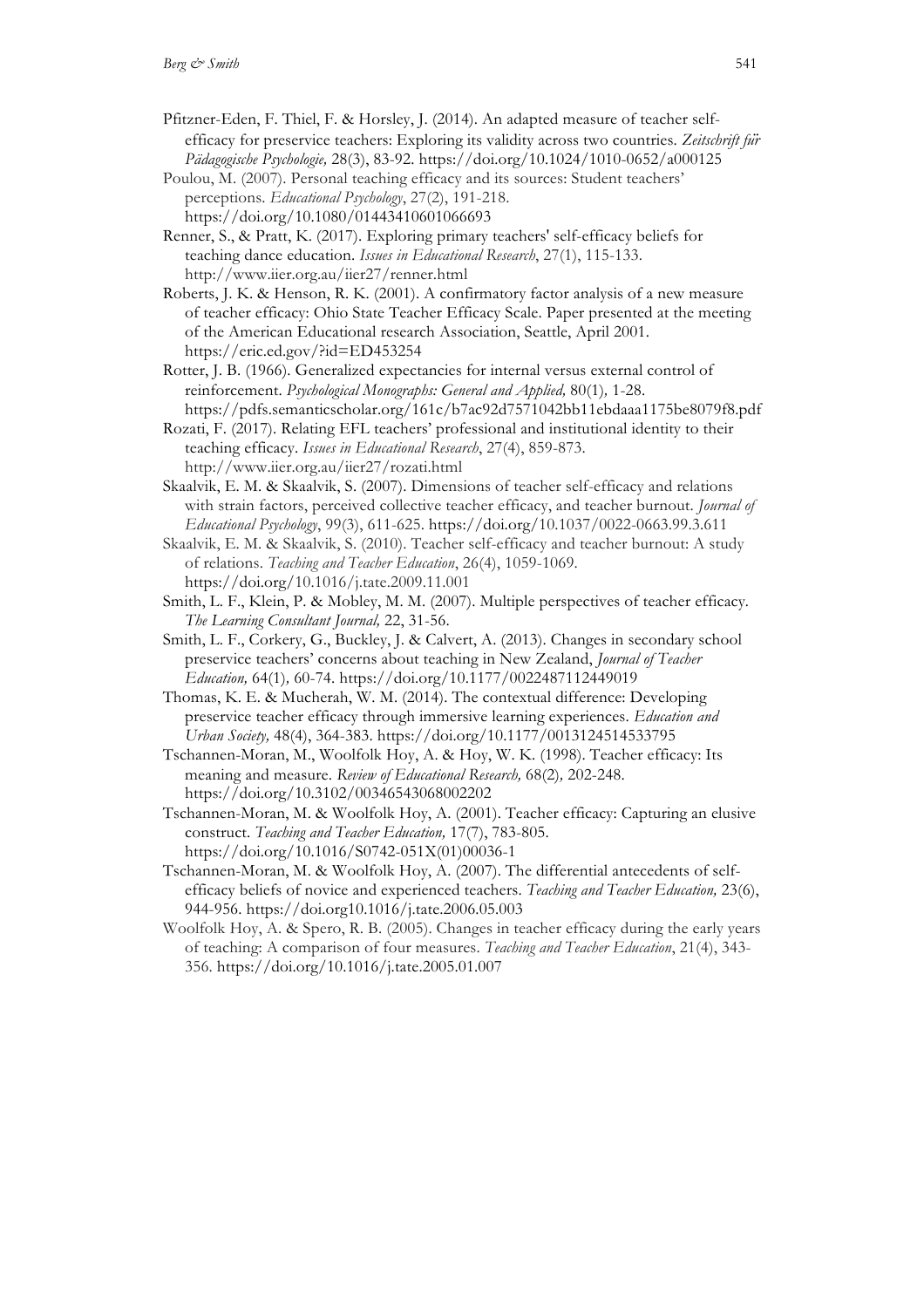# **Appendix A: Teachers' Sense of Efficacy Scale (long form)**

*Directions:* This questionnaire is designed to help us gain a better understanding of the kinds of things that create difficulties for teachers in their school activities. Please indicate your opinion about each of the statements below. Your answers are confidential.

#### *Response categories (7-point scale)*

(1) Not certain at all; (3) Quite uncertain; (5) Quite certain; (7) Absolutely certain.

#### *Efficacy in student engagement*

- 1. How much can you do to get through to the most difficult students?
- 2. How much can you do to help your students think critically?
- 4. How much can you do to motivate students who show low interest in school work?
- 6. How much can you do to get students to believe they can do well in school work?
- 9. How much can you do to help your students value learning?
- 12.How much can you do to foster student creativity?
- 14.How much can you do to improve the understanding of a student who is failing?
- 22.How much can you assist families in helping their children do well in school?

#### *Efficacy in instructional strategies*

- 7. How well can you respond to difficult questions from your students?
- 10.How much can you gauge student comprehension of what you have taught?
- 11.To what extent can you craft good questions for your students?
- 17.How much can you do to adjust your lessons to the proper level for individual students?
- 18.How much can you use a variety of assessment strategies?
- 20.To what extent can you provide an alternative explanation or example when students are confused?
- 23.How well can you implement alternative strategies in your classroom?
- 24.How well can you provide appropriate challenges for very capable students?

#### *Efficacy in classroom management*

- 3. How much can you do to control disruptive behaviour in the classroom?
- 5. To what extent can you make your expectations clear about student behaviour?
- 8. How well can you establish routines to keep activities running smoothly?
- 13.How much can you do to get children to follow classroom rules?
- 15.How much can you do to calm a student who is disruptive or noisy?
- 16.How well can you establish a classroom management system with each group of students?
- 19.How well can you keep a few problem students form ruining an entire lesson?
- 21.How well can you respond to defiant students?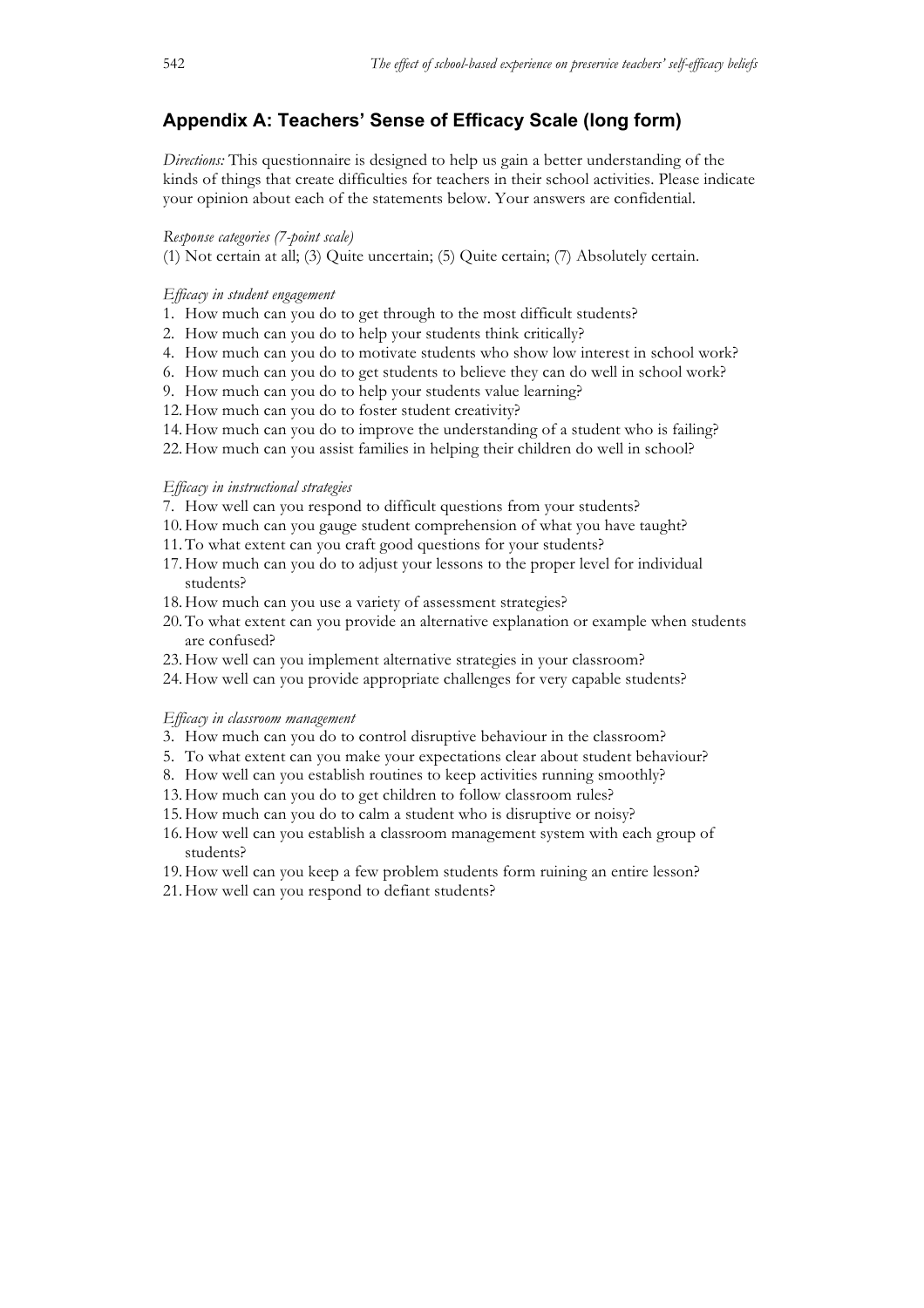# **Appendix B: Norwegian Teacher Self-Efficacy Scale**

*Response categories (9-point scale)*

(1) Nothing; (3) Very little; (5) Some; (7) Quite a bit; (9) A great deal.

How certain are you that you can:

#### *Instruction*

- 1. Explain central themes in your subjects so that even the low-achieving students understand.
- 8. Provide good guidance and instruction to all students regardless of their level of ability.
- 12.Answer students' questions so that they understand difficult problems.
- 16.Explain subject matter so that most students understand the basic principles.

#### *Adapt instruction to individual needs*

- 5. Organise schoolwork to adapt instruction and assignments to individual needs.
- 11. Provide realistic challenge for all students even in mixed ability classes.
- 18.Adapt instruction to the needs of low-ability students while you also attend to the needs of other students in class.
- 23.Organise classroom work so that both low- and high-ability students work with tasks that are adapted to their abilities.

#### *Motivate students*

- 2. Get all students in class to work hard with their schoolwork.
- 10.Wake the desire to learn even among the lowest achieving students.
- 15.Get students to do their best even when working with difficult problems.
- 21. Motivate students who show low interest in schoolwork.

#### *Maintain discipline*

- 6. Maintain discipline in any school class or group of students.
- 9. Control even the most aggressive students.
- 14.Get students with behavioural problems to follow classroom rules.
- 19.Get all students to behave politely and respect the teachers.

## *Cooperate with colleagues and parents*

- 3. Cooperate well with most parents.
- 7. Find adequate solutions to conflicts of interest with other teachers.
- 13.Collaborate constructively with parents of students with behavioural problems.
- 22.Cooperate effectively and constructively with other teachers, for example, in teaching teams.

## *Cope with change*

- 4. Successfully use any instructional method that the school decides to use.
- 17. Manage instruction regardless of how it is organised (group composition, mixed age groups, etc.).
- 20. Manage instruction even if the curriculum is changed.
- 24.Teach well even if you are told to use instructional methods that would not be your choice.